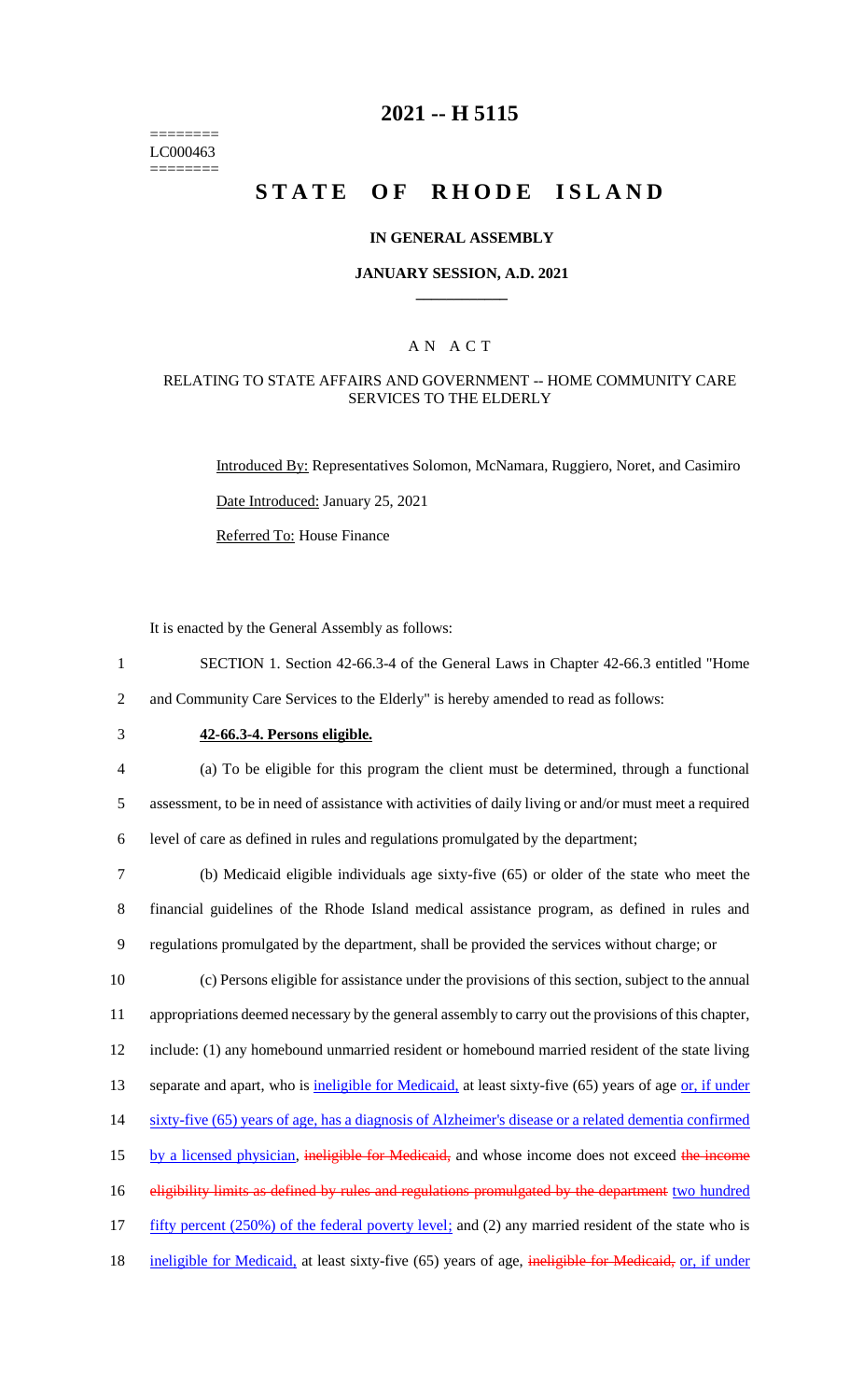- 1 sixty-five (65) years of age, has a diagnosis of Alzheimer's disease or a related dementia confirmed
- 2 by a licensed physician and whose income when combined with any income of that person's spouse
- 3 does not exceed two hundred fifty percent (250%) of the federal poverty level the income eligibility
- 4 limits as defined in rules and regulations promulgated by the department. Persons who meet the
- 5 eligibility requirement of this subsection shall be eligible for the co-payment portion as set forth in
- 6 § 42-66.3-5.
- 7 SECTION 2. This act shall take effect upon passage.

======== LC000463 ========